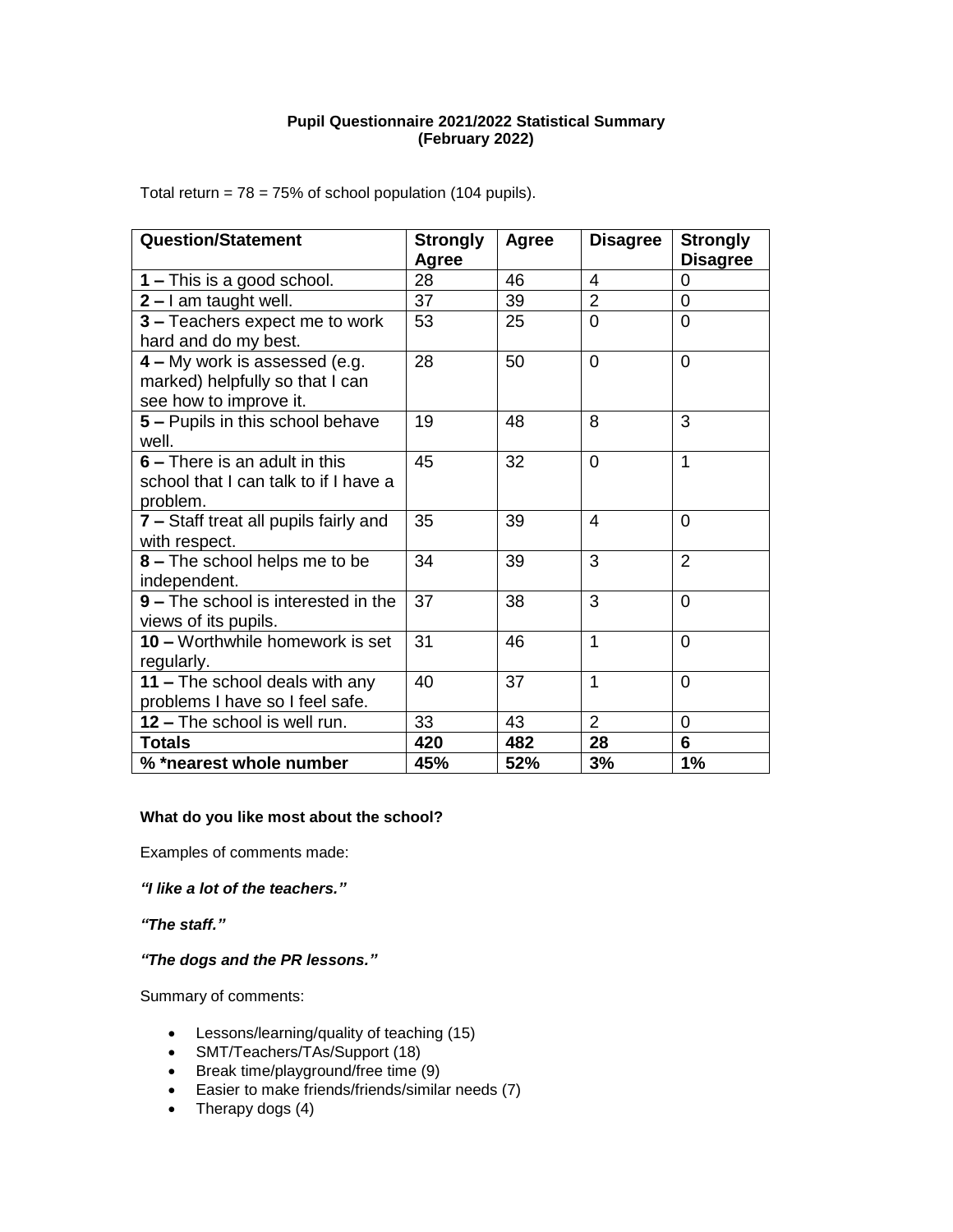- Lunch/food and drink (3)
- Everything/wonderful (2)
- $\bullet$  Fun (2)

# **What would you like to change in the school?**

Examples of comments made:

*"I want bacon and sausage for breakfast. I want more Hoola Hoops and football at break times"*

### *"I want to change the gym."*

### *"make the school bigger."*

Summary of comments:

- Don't want to change anything/nothing (9)
- Playground (2)
- More football/football team (3)
- Level of work (2)
- Make the school bigger (2)
- Swimming lessons (1)
- More sport (2)
- Bigger lunch/Bacon and sausages for breakfast/More ice cream (3)
- More sanctions for pupils who misbehave/behavior (2)
- More free time/fun stuff (2)
- How it is run (1)
- More bouncy balls/Hoola hoops (1)
- The gym (1)
- No double lessons (1)
- No masks and all schools close (1)
- Homework on paper (1)
- Continue help (1)
- Use phones at break and lunch time (1)
- Bring back staff that left (1)
- Seating plan (1)
- Less homework (1)
- Office (1)
- Unlock the toilets, not be escorted to them (1)
- Children should be paid to attend school (1)

# **Summary of pupils surveyed:**

- On average 97% of pupils agreed/strongly agreed with the statements (all set in the positive mode).
- 95% of pupils believe Woodlane is a good school (4 pupils disagreed).
- 97% of pupils believe they are taught well (2 pupils disagreed *please note when interviewed one response was around subjects which were enjoyed/not enjoyed and one around wishing to attend a mainstream school*).
- 100% of pupils believe teachers expect them to work hard and do their best.
- 100% of pupils think their work is assessed helpfully so they can see how to improve it.
- 86% of pupils believe that pupils at Woodlane behave well (11 pupils disagreed).